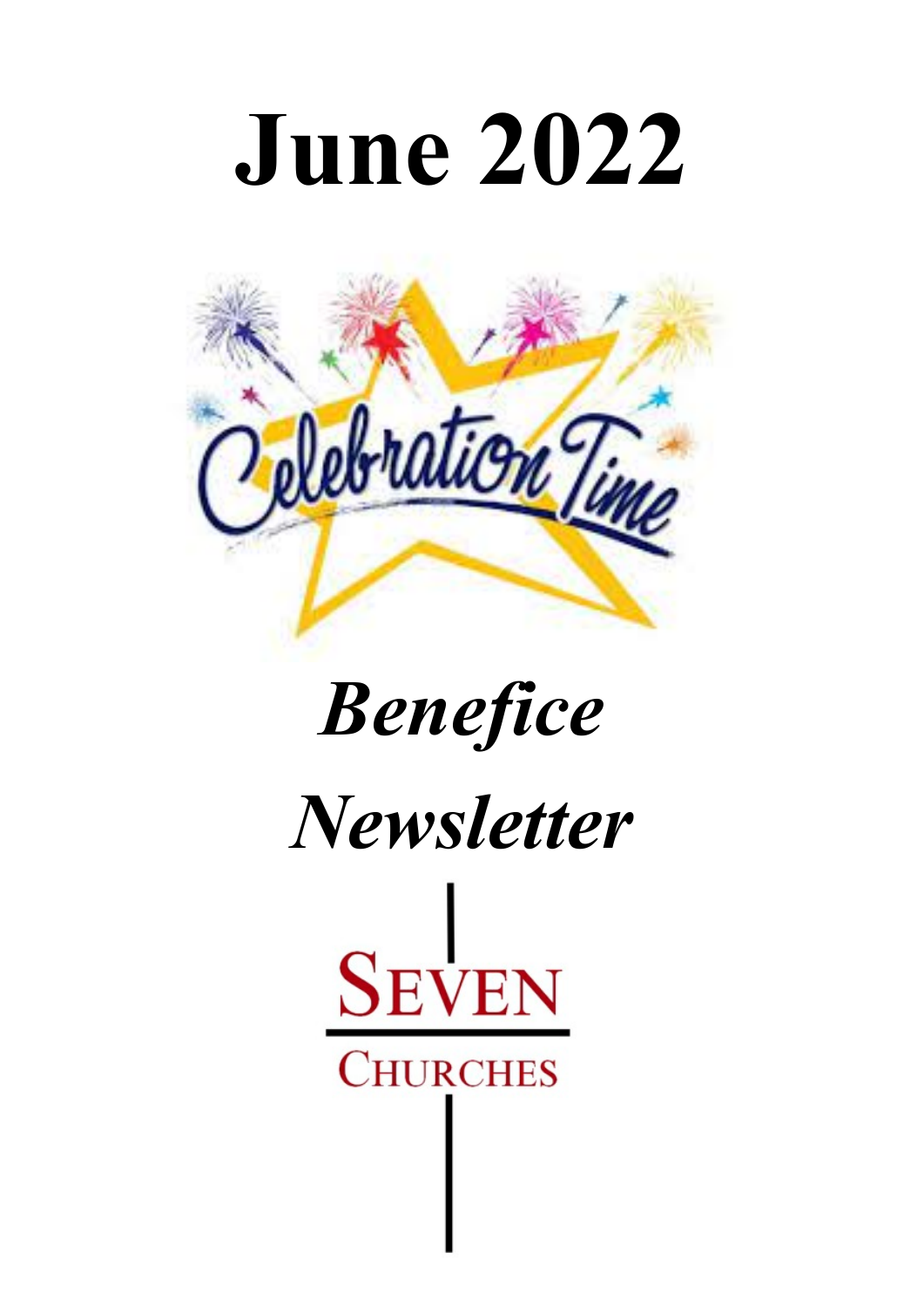#### **Ramblings from The Rectory**

I have been reading an article that encourages gardeners to leave their lawn to go wild. If you want to have a read then it can be found on the BBC website: https://www.bbc.co.uk/news/uk-61264905

That article really struck me because I have been doing something similar with my garden for years and the wildflowers are back, along with hosts of new insects, including butterflies not usually seen in gardens, and wild bees. There are more birds and a greater variety of birds too. The garden is thriving and healthy, and I enjoy it just as much (if not more) than when I used to keep it 'tidy'. I feel as though I am sharing my garden with nature, rather than struggling to maintain an outdoor extension to the house.

This also reminded me of Jesus' words about the flowers of the field from Matthew 6:

*Can worry make you live longer? Why worry about clothes? Look how the wild flowers grow. They don't work hard to make their clothes. But I tell you that Solomon with all his wealth wasn't as well clothed as one of them. God gives such beauty to everything that grows in the fields, even though it is here today and thrown into a fire tomorrow. God will surely do even more for you! Why do you have such little faith? (Matthew 6.27-30 CEV)*

Am I worrying too much? Do I have to be so in control all of the time? Could I relax a little more? The thought of not being in control, does scare me. Perhaps, the weeds will grow up and make my life messy. Will I get complaints?

Those were my fears when I started to relax my hold on my garden too. Perhaps, like with my garden, something different will happen. It could be that the weeds messing up my life will turn out to be wildflowers that bring beauty to my days. Perhaps, not being so in control will allow new thoughts to flourish and new ways of thinking to spring up. I hope so because I'm going to give it a try.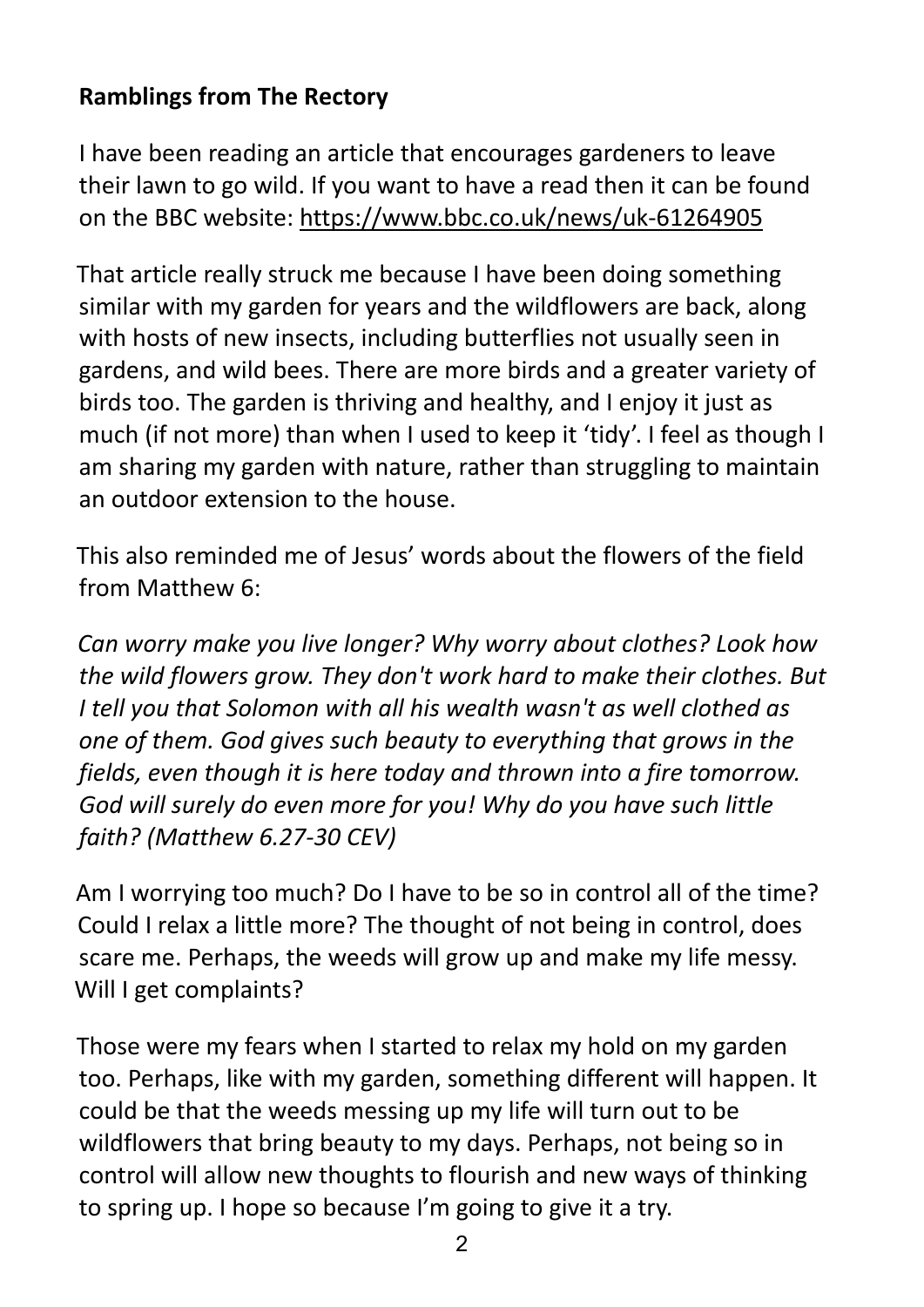I am going now (well as soon as I finish this article) to sit in my slightly wild garden. I plan to look and wonder at the beauty that has come out of me letting go. I will listen to the buzz of the insects and the hum of the birds' wings. I will listen to the wind in the grass and as I do, I hope that the wind of the Spirit will blow a little more in me. I hope there may be holiness there for me, in letting the wild in, in letting the Spirit blow, and in seeing what grows.

This Pentecost, let the Holy Spirit blow in and through you, and together, let's see what grows!

I'll finish now with a few more verses from Matthew 6:

*I tell you not to worry about your life. Don't worry about having something to eat, drink, or wear. Isn't life more than food or clothing? Look at the birds in the sky! They don't plant or harvest. They don't even store grain in barns. Yet your Father in heaven takes care of them. Aren't you worth much more than birds? (Matthew 6.25-26 CEV)*

and a prayer for growth: *God of Mission Who alone brings growth to your Church, Send your Holy Spirit to give Vision to our planning, Wisdom to our actions, And power to our witness. Help our church to grow in numbers, In spiritual commitment to you, Care for your creation And in service to our local community, Through Jesus Christ our Lord. Amen.*

God bless, Nigel.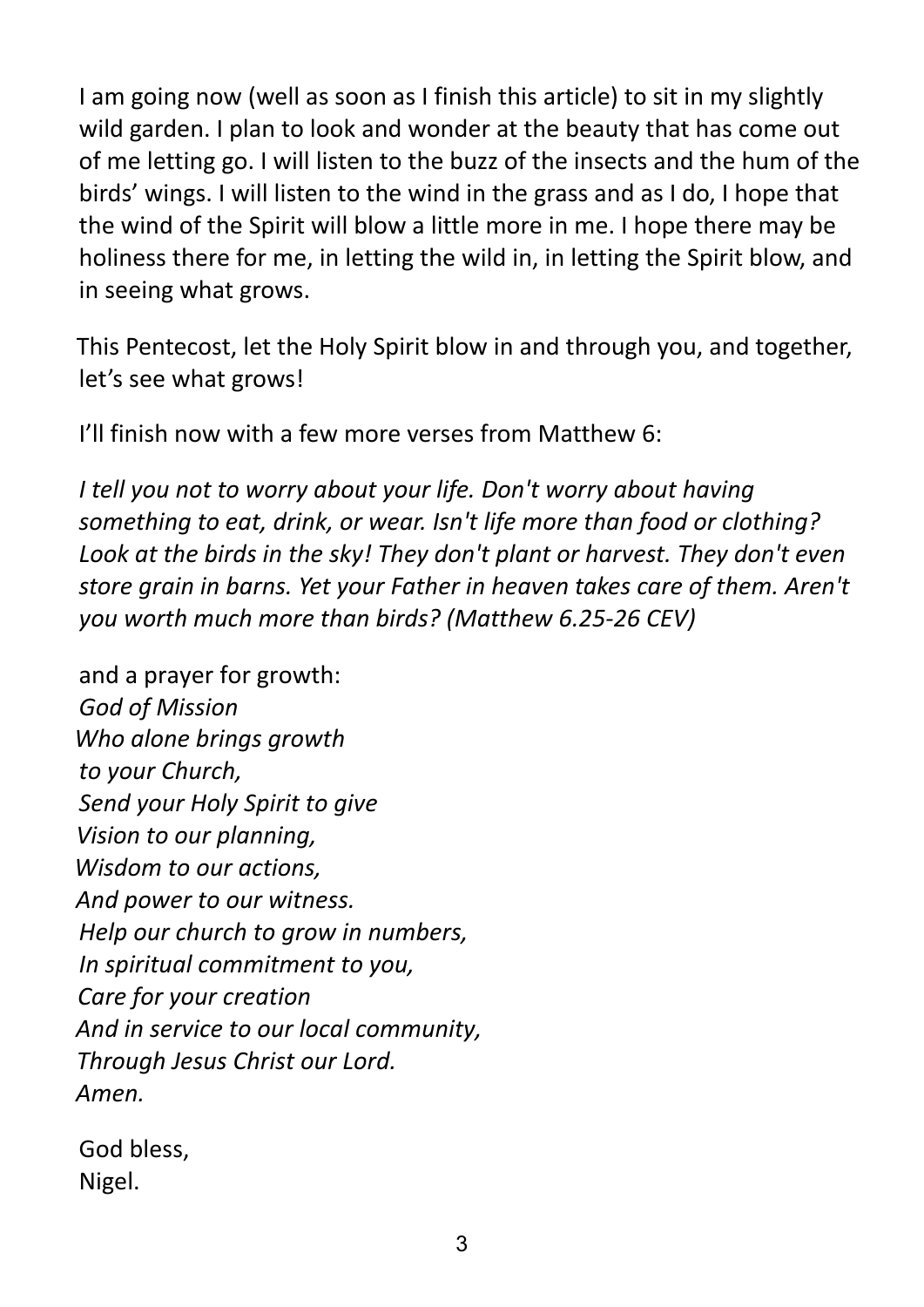

# Thursday 2nd June

Platinum Jubilee Celebrations

6pm, St John's Church, Harleston.

Saturday 4th June

Coffee and cake morning with plant, book and crafts stalls

# 9.30am till 12noon





Thursday 2nd June

4pm Afternoon Tea

6pm Church Service

7pm Family BBQ

9pm Lighting the Beacon

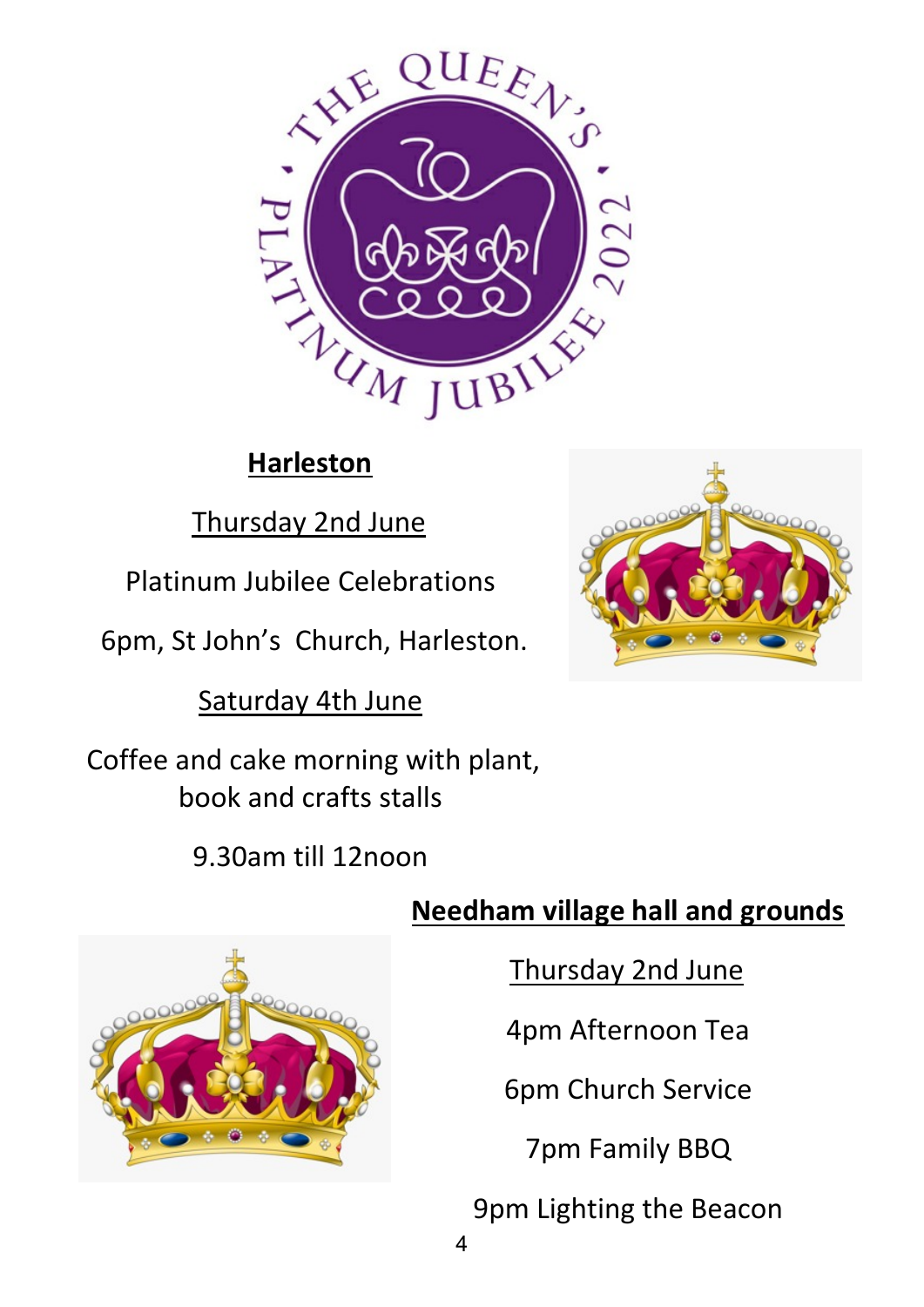

**Scole and Billingford**

Saturday 4th June

Scole School- 2 pm - 5 pm.



Free tea party for under 12s

Free hot & cold drinks for all

Pay barbecue for over 12s.

Games for all

Make a crown to wear at the event

Come and celebrate! Have fun!





# **Jubilee Celebration at the Thorpe Abbotts Pump**

Saturday 4th June

Commencing 3.00 light snacks available along with a bring and share and a card/cash bar

Crafty Bombers will be making Jubilee Crowns

The unveiling of the commemorative plaque

Do come and join us for this village celebration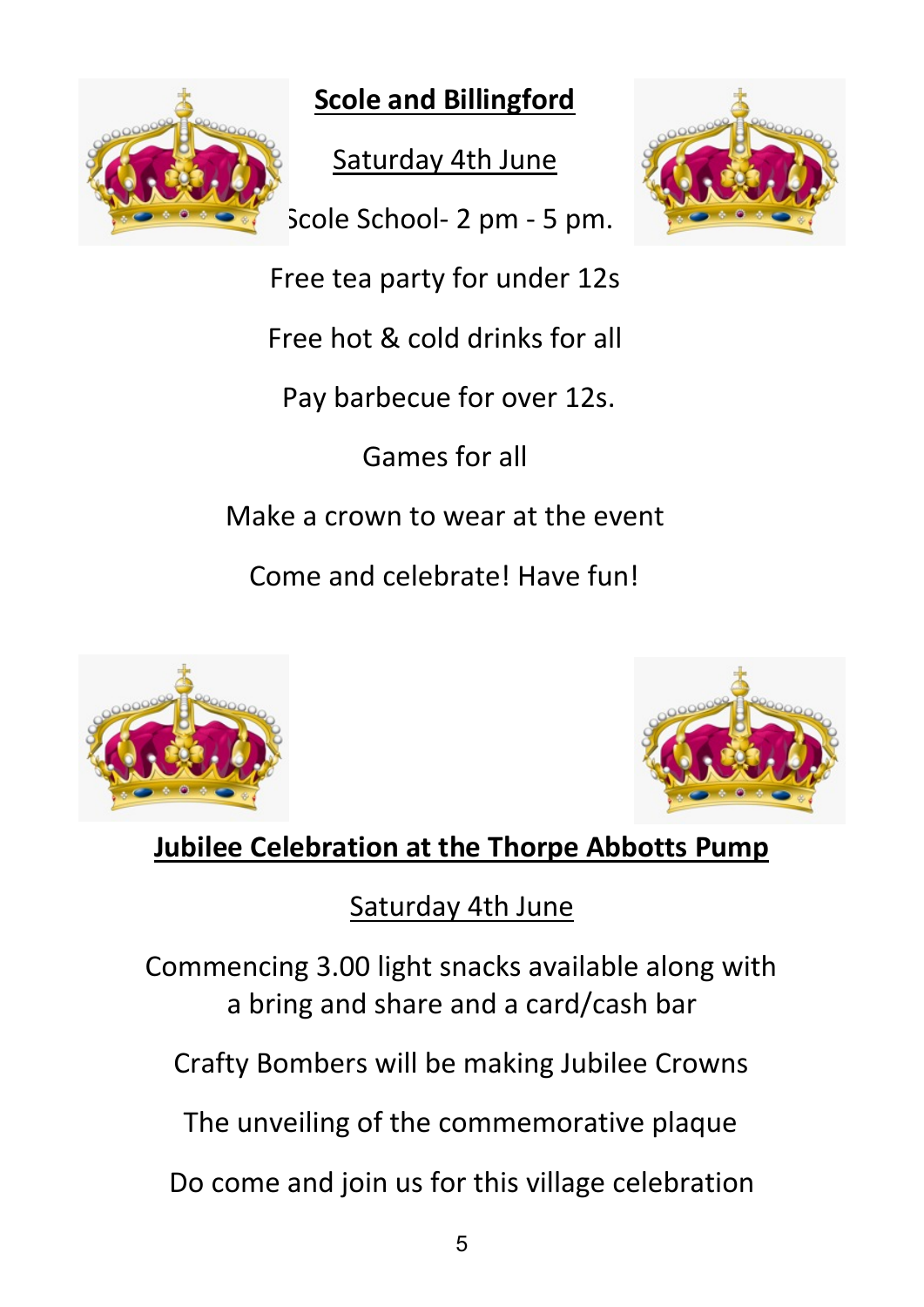### **The Platinum Jubilee of Her Majesty the Queen**

These are just a few thoughts to share, to mark the Platinum Jubilee of Her Majesty the Queen.

I have met a number of royals but I have never had the privilege of meeting the Queen. I have though heard and read so much about her faithfulness to this nation and its Church of England. The Queen has lived and continues to live, a life of service, inspired by her faith. In this she is an inspiration to us all.

Please read the following quotes and reflect upon the life of our Queen Elizabeth in this, her Jubilee year:

*I declare before you all that my whole life whether it be long or short shall be devoted to your service... But I shall not have strength to carry out this resolution alone unless you join in it with me, as I now invite you to do: I know that your support will be unfailingly given. God help me to make good my vow, and God bless all of you who are willing to share in it. (Princess Elizabeth, 21 April 1947)*

*When I spoke to you last... I asked you all, whatever your religion, to pray for me on the day of my Coronation - to pray that God would give me wisdom and strength to carry out the promises that I should then be making... I have been uplifted and sustained by the knowledge that your thoughts and prayers were with me. (Her Majesty the Queen, Coronation Day, 2 June 1953)*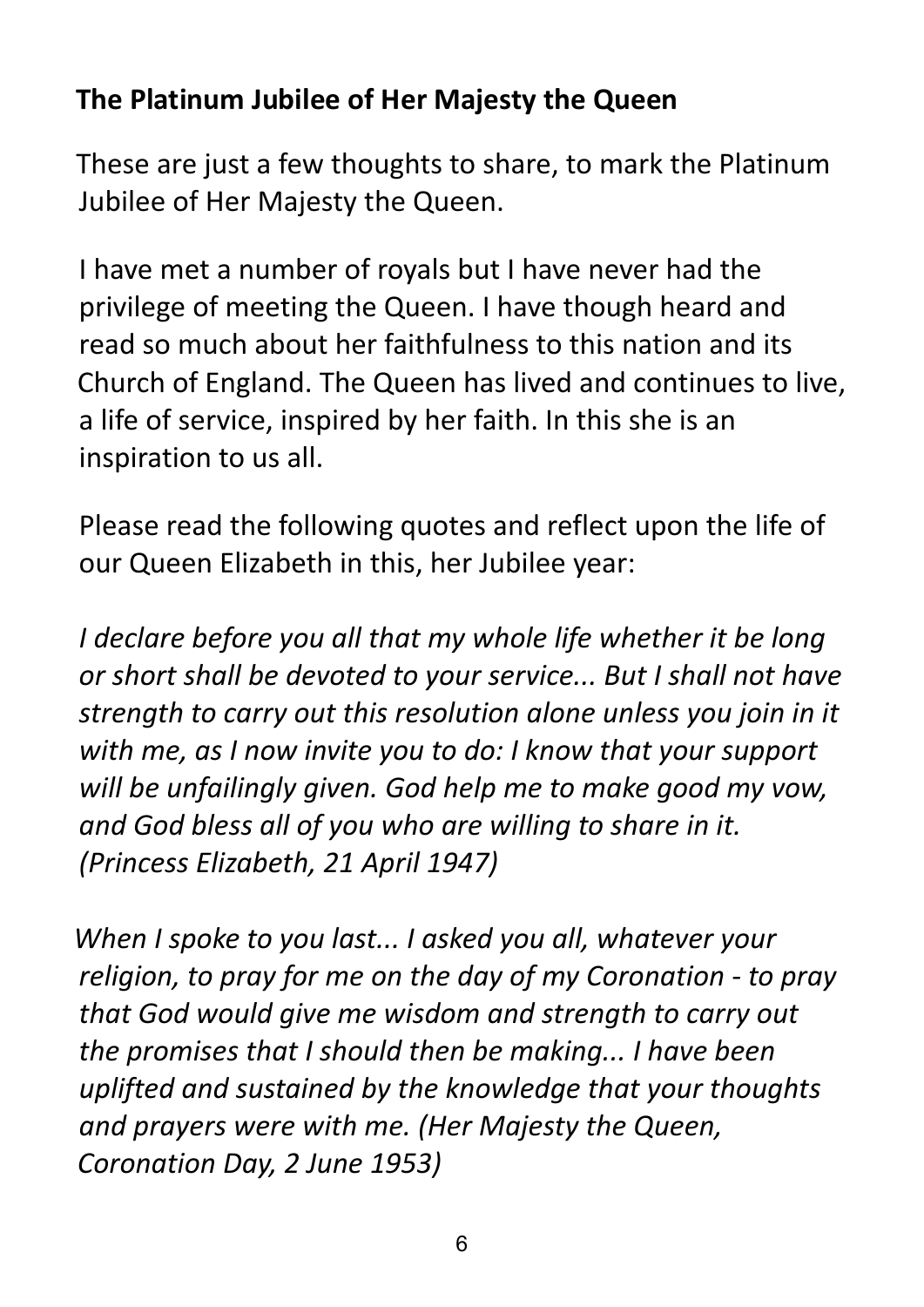Queen Elizabeth lives a life of service, in obedience to the words of Jesus, recorded in Luke 22.24-30

*A dispute also arose among them as to which one of them was to be regarded as the greatest. But he said to them, 'The kings of the Gentiles lord it over them; and those in authority over them are called benefactors. But not so with you; rather the greatest among you must become like the youngest, and the leader like one who serves. For who is greater, the one who is at the table or the one who serves? Is it not the one at the table? But I am among you as one who serves.*

*'You are those who have stood by me in my trials; and I confer on you, just as my Father has conferred on me, a kingdom, so that you may eat and drink at my table in my kingdom, and you will sit on thrones judging the twelve tribes of Israel.*

Finally a prayer:

*Almighty God, the fountain of all goodness, bless our Sovereign Lady, Queen Elizabeth, and all who are in authority under her; that they may order all things in wisdom and equity, righteousness and peace, to the honour and glory of your name and the good of your Church and people; through Jesus Christ your Son our Lord, who is alive and reigns with you, in the unity of the Holy Spirit, one God, now and for ever. Amen*

God save The Queen,

And God bless you all, Nigel.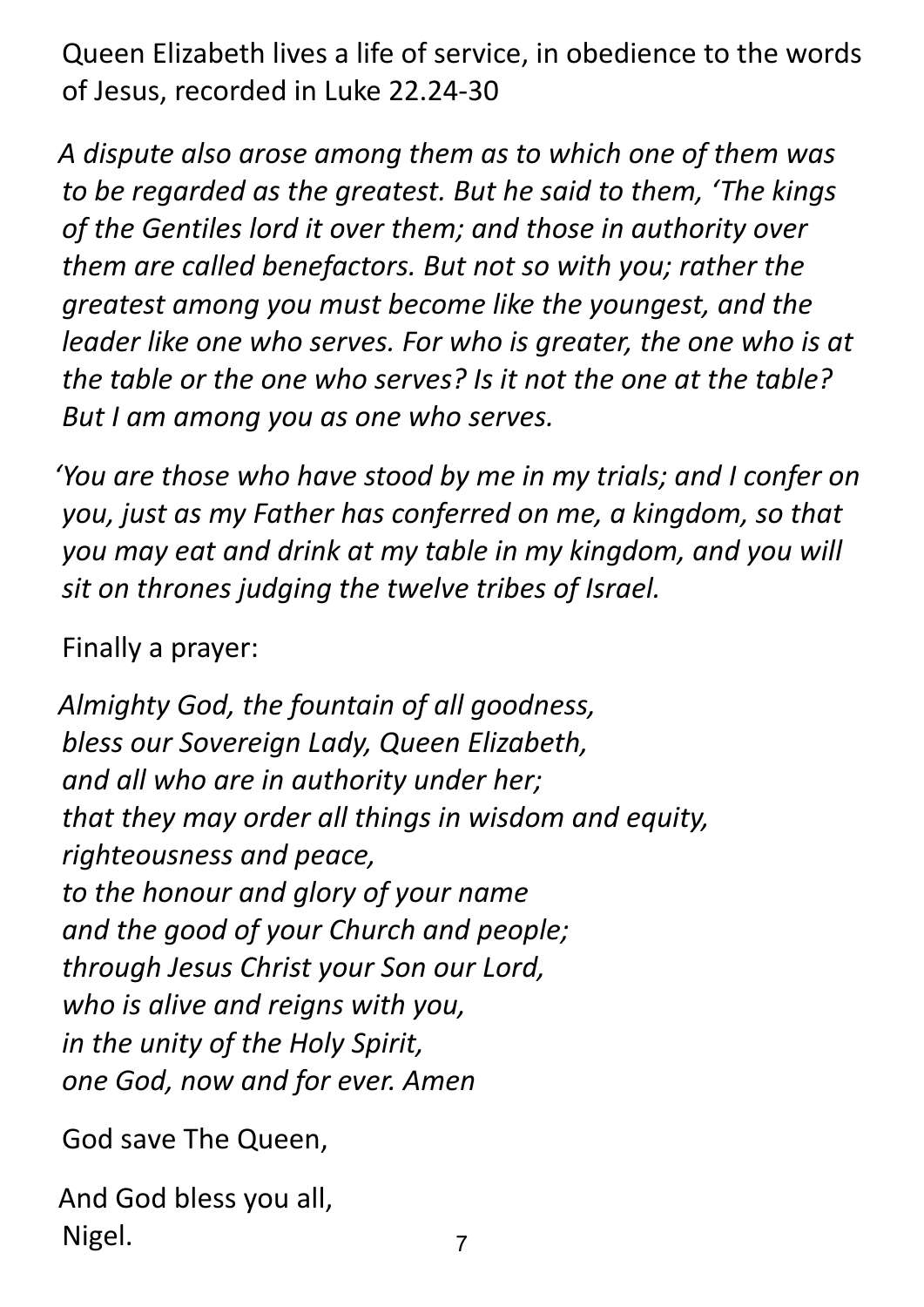# *150th Anniversary*

#### **St John the Baptist Church - 1872 - 2022**

**Our 150th Anniversary All welcome to the Benefice Communion Service with Bishop Alan on Sunday 19th June at 10.30am**

## **St John's, Harleston**

#### **Tea, coffee and Singing**

St John's Harleston Every Tuesday from 10.40am for tea and coffee then 11.00am to 12 noon for singing.

#### **Foodbank**

Every Tuesday 1.30pm to 3pm With Community Cafe 2pm to 3.30pm

# **Midweek Mingle**

St John's Harleston Every Wednesday 9.15am to 11.30am All welcome for a cuppa, biscuit or toast

### **St Peter & St Paul Brockdish**

**Quiz Night**

Saturday 25th June 7.30pm for 8.00pm

table up to 6 people £5 per person, to include light supper. Tel: Jan 01379 668630 for bookings and further information.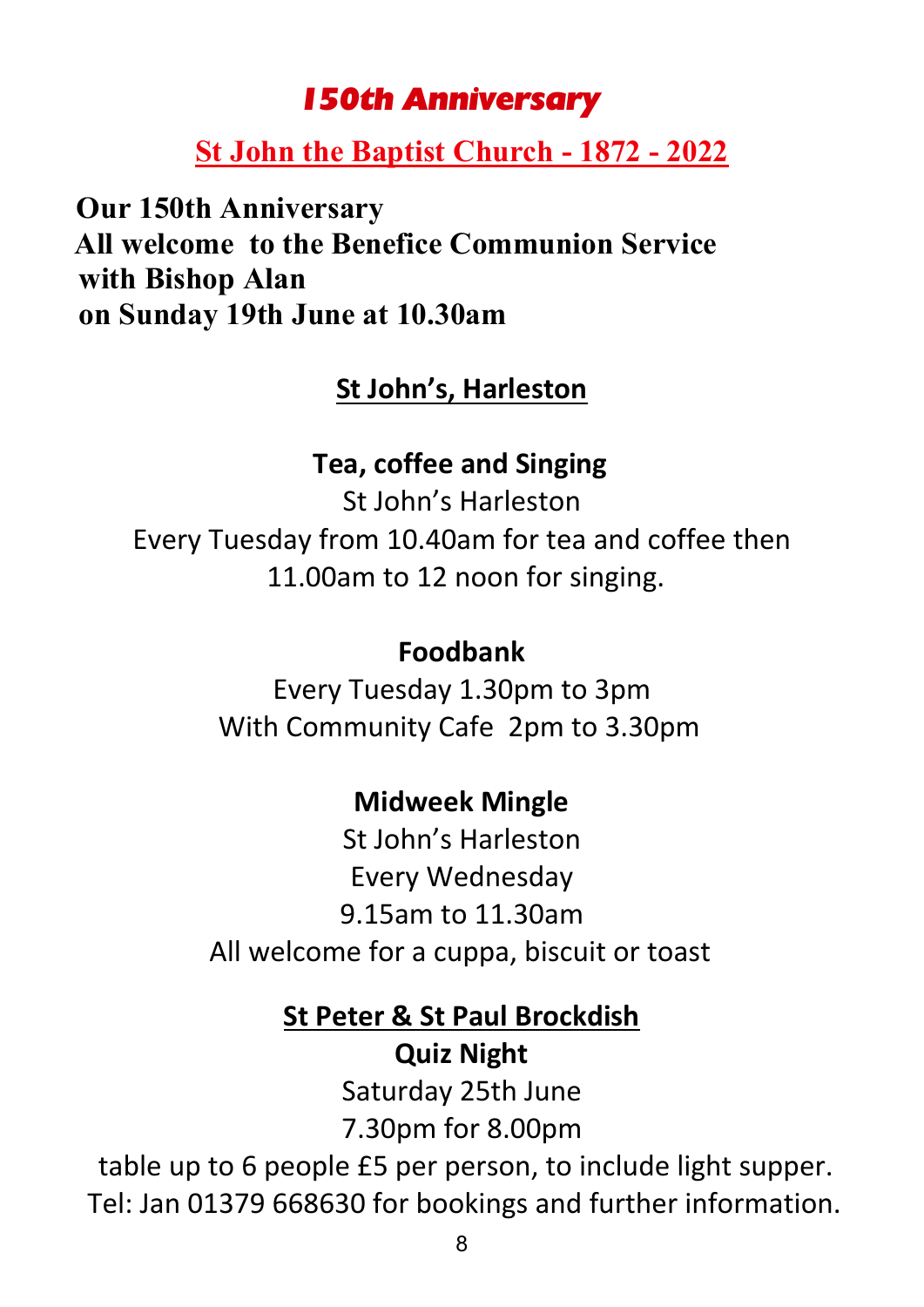

# **Churches Count on Nature**

in these churchyards: St. Leonard's Billingford, SS Peter & Paul Brockdish, St. John's Harleston, St. Peter's Needham, St. Mary's Redenhall, St. Andrew's Scole and All Saints Thorpe Abbotts

# **Saturday 4th June – Sunday 12th June 2022**

Fancy a nature safari in your churchyard then *just turn up*?

Just turn up, go to the porch for instructions and get exploring!

# **Families welcome!**

When you're finished let us know the animals, birds, insects, or fungi you find. Your data will go to the National Biodiversity Network so that we can make your churchyard even better for nature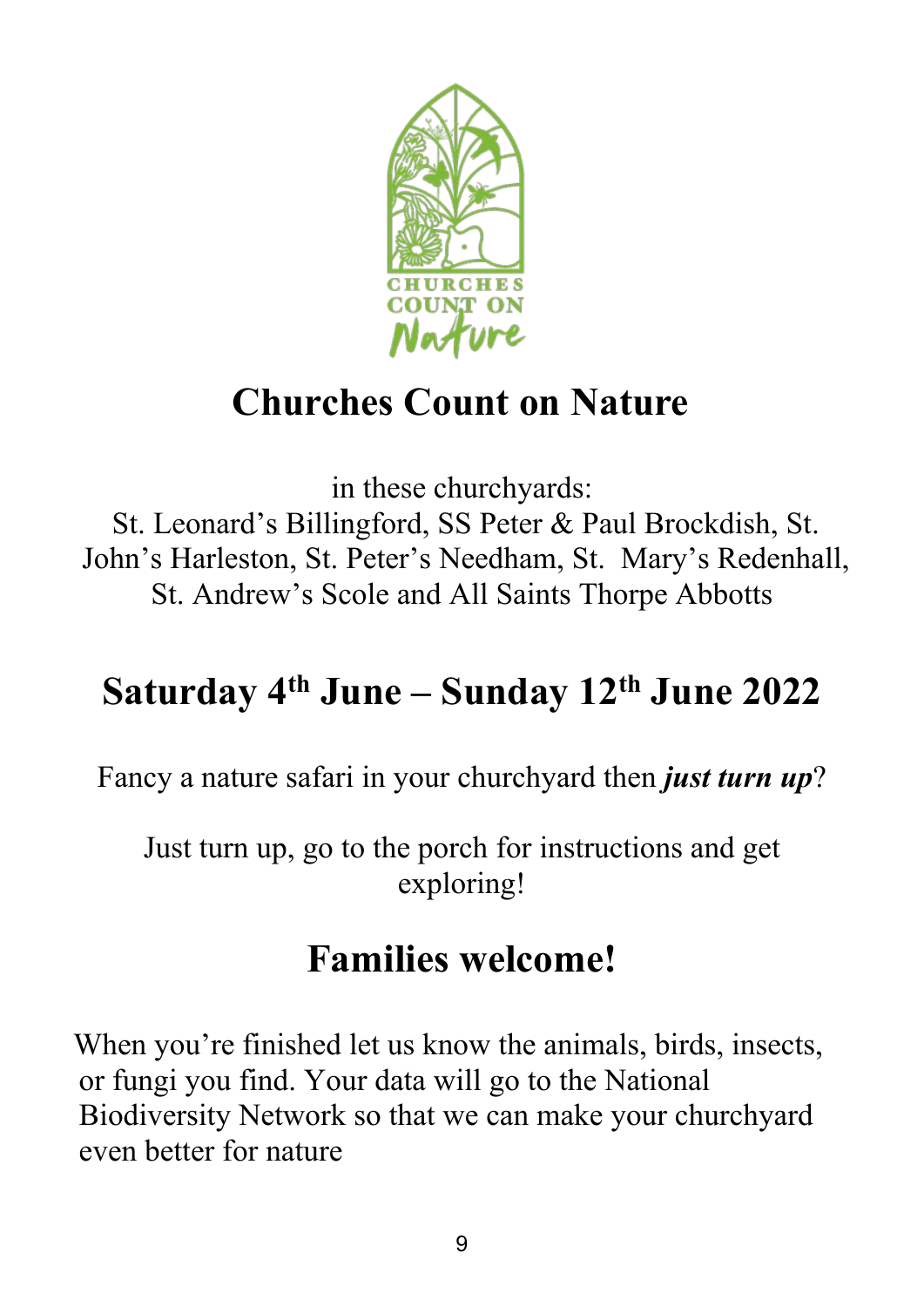#### **Nature Theology and Wild Prayer**

*An introduction prepared by Jamie Worthington inspired by "Creative Ideas for Wild Church" by Mary Jackson and Juno Hollyhock.*

Natural Theology is a way of exploring God within the world outside. This theology and prayer form is expressly focused on not only engaging your senses, but also embracing movement; exploring a myriad of feelings and sensations through using all your body as you experience the world around you. It is a way to become 'lost' in the wonder of creation. The Revd. Steve Chalke, founder of Oasis Global, observes that *'venturing in to the fresh air inspires us to see life differently … to put our lives in to perspective and discover new depths to our understanding of and relationship with the God of creation.'*.

Wild Prayer invites you to step out into God's creation and to deliberately use your imagination in a multi-sensory way to find, and dwell upon, the awesome splendour of God in the finest details of the world around you.

Here are prayer activities to get you started. They each take about 15 minutes, or as long as you want. They bring nature to you, and can be done inside. The second set require you to take a risk and find God outside of your home or church. This Month we will be joining in with the **Churches Count on Nature (4�� June to 12�� June)**. Again we will be encouraging individuals of all ages and families, to use the guides, explore one of our churchyards, help science and learn more about God's creation. All, while having lots of fun finding all the wonderful things that live around our churches. Look out for it in the June edition.

#### **1. Bringing Nature to You: 15 Minute Activities that Bring Nature Inside**

Each of these activities will require a little preparation. Have a look through and choose one that attracts you and give it a go. Alternatively, just work your way through.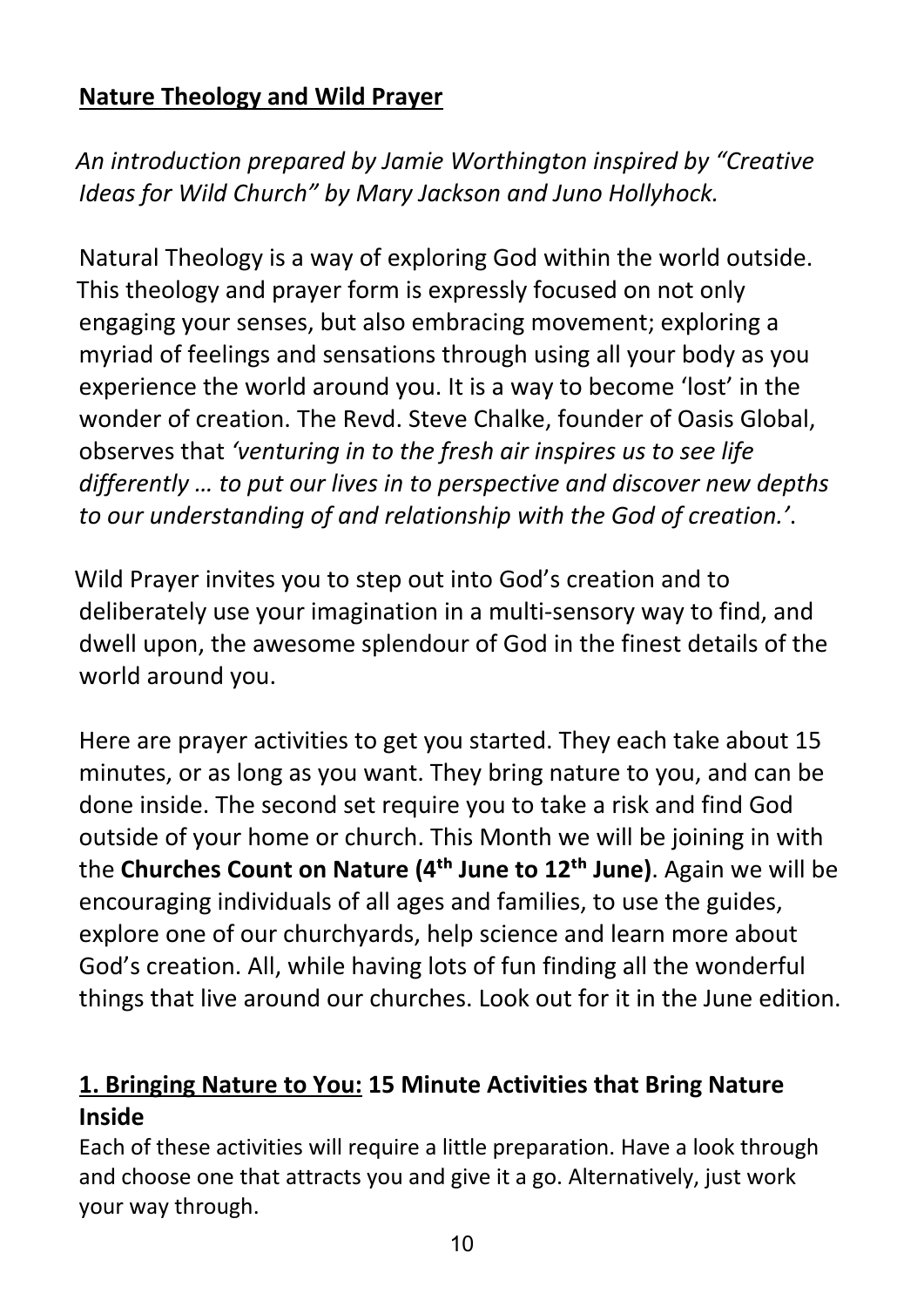#### *A new beginning: Two bowls of water – one very warm, one cold.*

Take time to put your hands/feet in each of the bowls, one at a time.

Contemplate how a new beginning can be both a soothing experience and one of shock. Are you ready for God to make a start in you?

#### *Sometimes things aren't clear:*

*A lidded jam jar/tall glass and spoon, soil, grit, water.*

Place some soil and grit in the jar/glass, add water then put on the lid and shake/stir up the contents.

Reflect on how life is often messy and muddled and things are not clear … With time and patience, these periods can begin to settle and the way become more obvious and apparent. Pause to watch the particles begin to fall, slow your breathing and allow God some extra space in your life.

#### *Easter is a gift to share:*

#### *Easy-peeler small orange.*

Hold the orange, feel its texture; slowly unpeel it and inhale the fragrance; taste a segment; notice the many parts – individually wrapped.

Who could you share this with? What might they make of it  $-$  juice, marmalade, a seed to sow elsewhere? Invitations are not always easy to give or receive – they can be unexpected … how could you prepare to receive and use God's gifts?

#### *Each day is new!:*

#### *Anything natural to inhale/smell*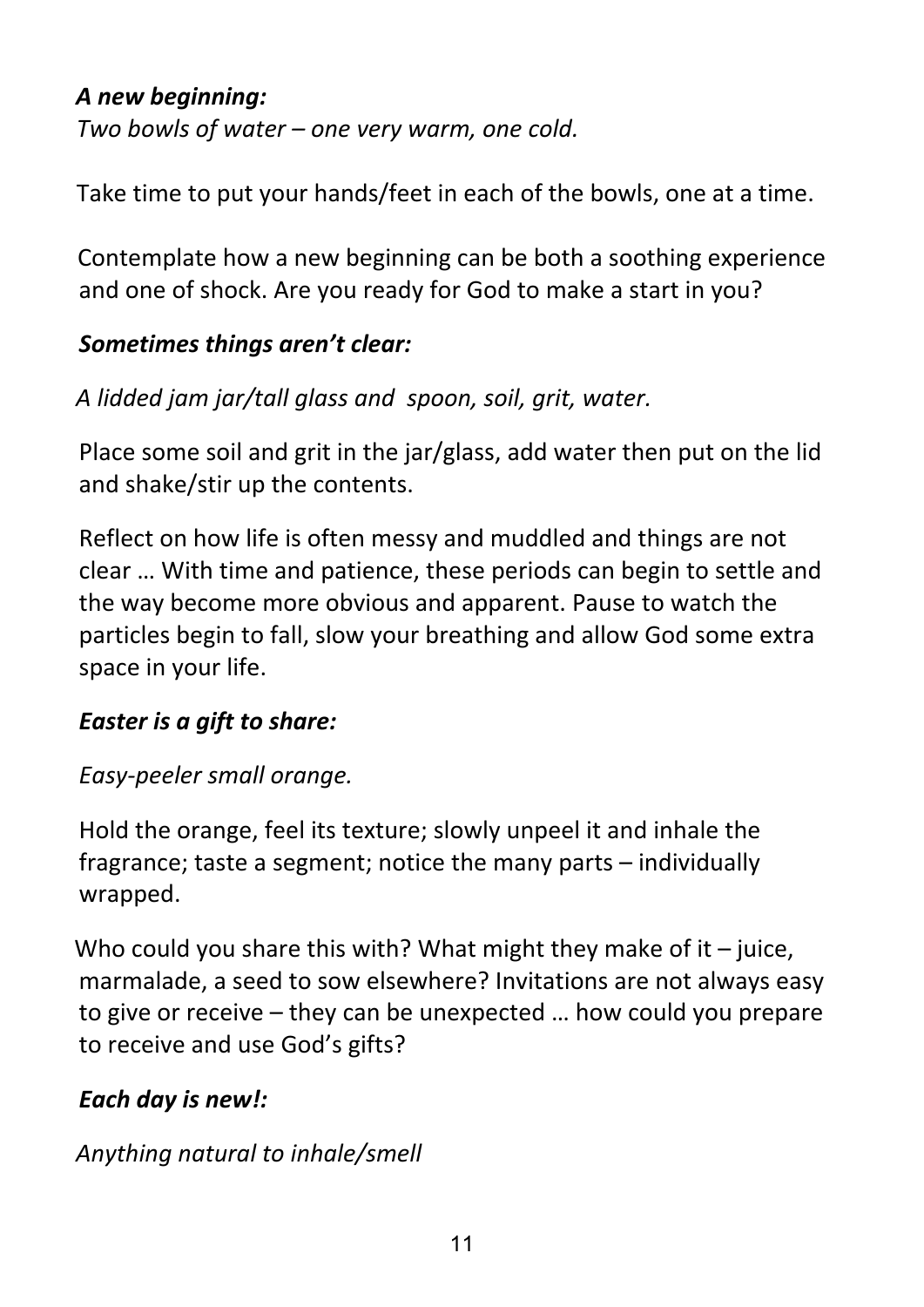Observe your item, slowly inhale the fragrance. Make yourself think about it in a fresh way.

Pause and inhale again. Can you depict/identify different notes/smells? What/who does it remind you of? Could you describe it? Each day is new – even the 'same old' can be interpreted with a fresh mind. Perhaps God has new plans for you …

#### *The message builds/strengthens:*

*Dawn chorus audio file (first 2min 45 secs should be enough) https://brecklandsdawnchorus.bandcamp.com/releases*

Listen attentively (perhaps with closed eyes).

Focus on the gradual joining of voices and song. Can you still distinguish and hear the very first bird call? Is this peaceful or jarring to you? How could you respond to these calls? Listen out for God's word in your life. Ask God for the ability to discern it.

#### **2. Stepping Outside: A Week of 15 Minute Activities to Get Outside and Explore God in Creation**

Step outside into nature and 'go with the flow' (if you can't get outside, get creative with what's around you). These prayer activities can be done in one go or over time. Perhaps you might leave what you produce in a public space for others to ponder and reflect upon?

#### *Day 1: Light and Dark*

*e.g. Sticks and pebbles.*

Make a large frame for your picture.

Pause to consider the birth of creation from apparent *nothingness*.

*Day 2: Separating the waters e.g. Sticks, pebbles and leaves.* Make the main landscape elements – hills, sea, sky.

Admire the variety of the world, every perfect and beautiful part.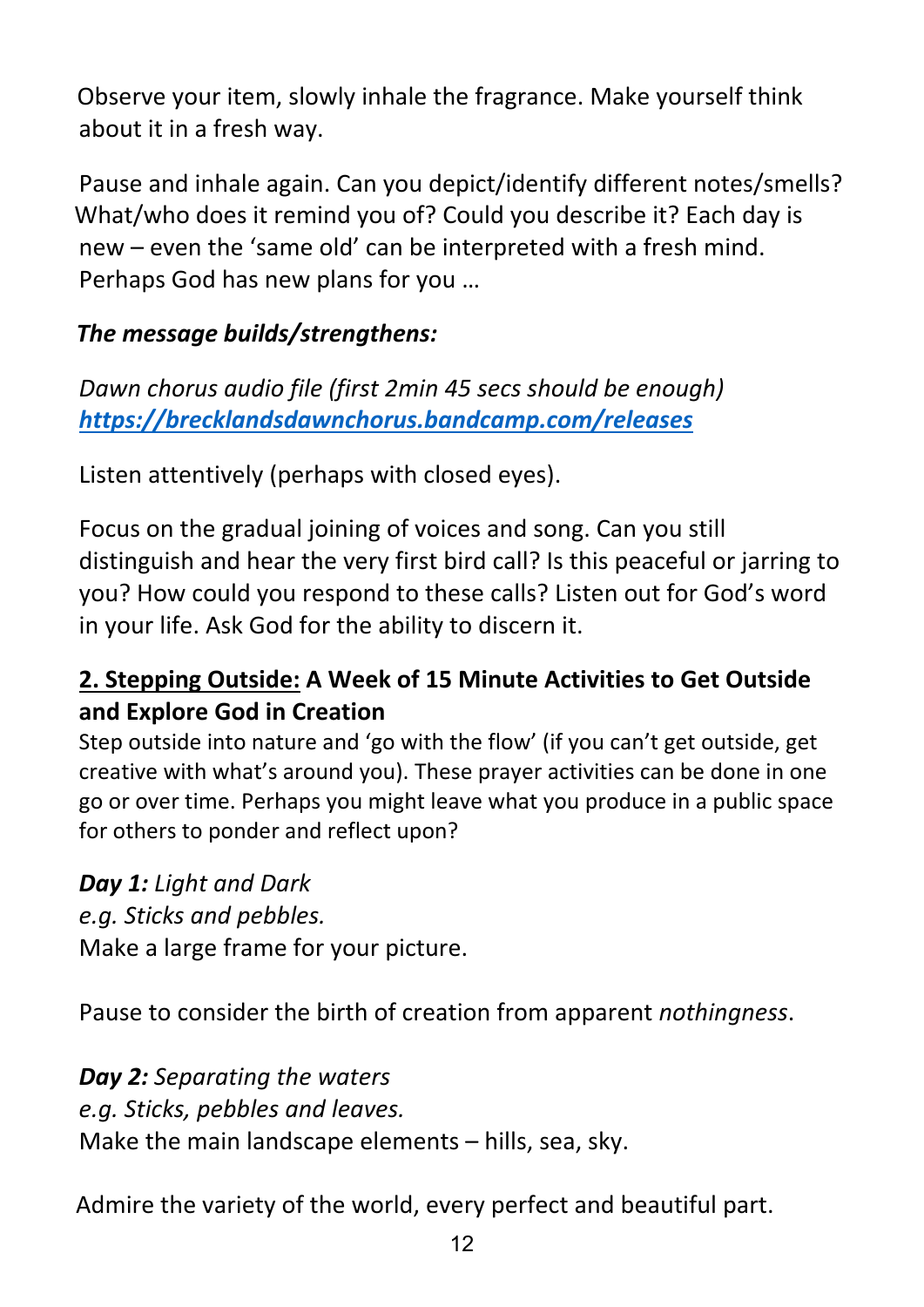*Day 3: Vegetation e.g. Leaves, petals etc.* Make trees, shrubs and flowers out of natural materials.

Notice the way plants all grow one by one in their own way. Each so delicate and nurtured by God.

*Day 4: Sun and Moon Can you find bright items for the sun and cooler items for the moon?* Make a shining sun one side and maybe a moon and a star on the other.

Praise God for the wonderful contrasts in your life – the bright things and the dull.

#### *Day 5: Creatures*

*e.g. Leaves, berries, seeds and feathers.* Make different creatures e.g. a teasel hedgehog, a pebble and grass fish …

Thank God for the gift of a wonderful world, full of resources, in which to live.

*Day 6: Human beings Keep to found natural materials.* Make some people to add to your picture.

You are a precious wonder of creation. Recall that God reigns over all things.

*Day 7: Rest e.g. Leaves, petals etc. Your picture is finished.* Add a title.

Thank God for making the world. Especially …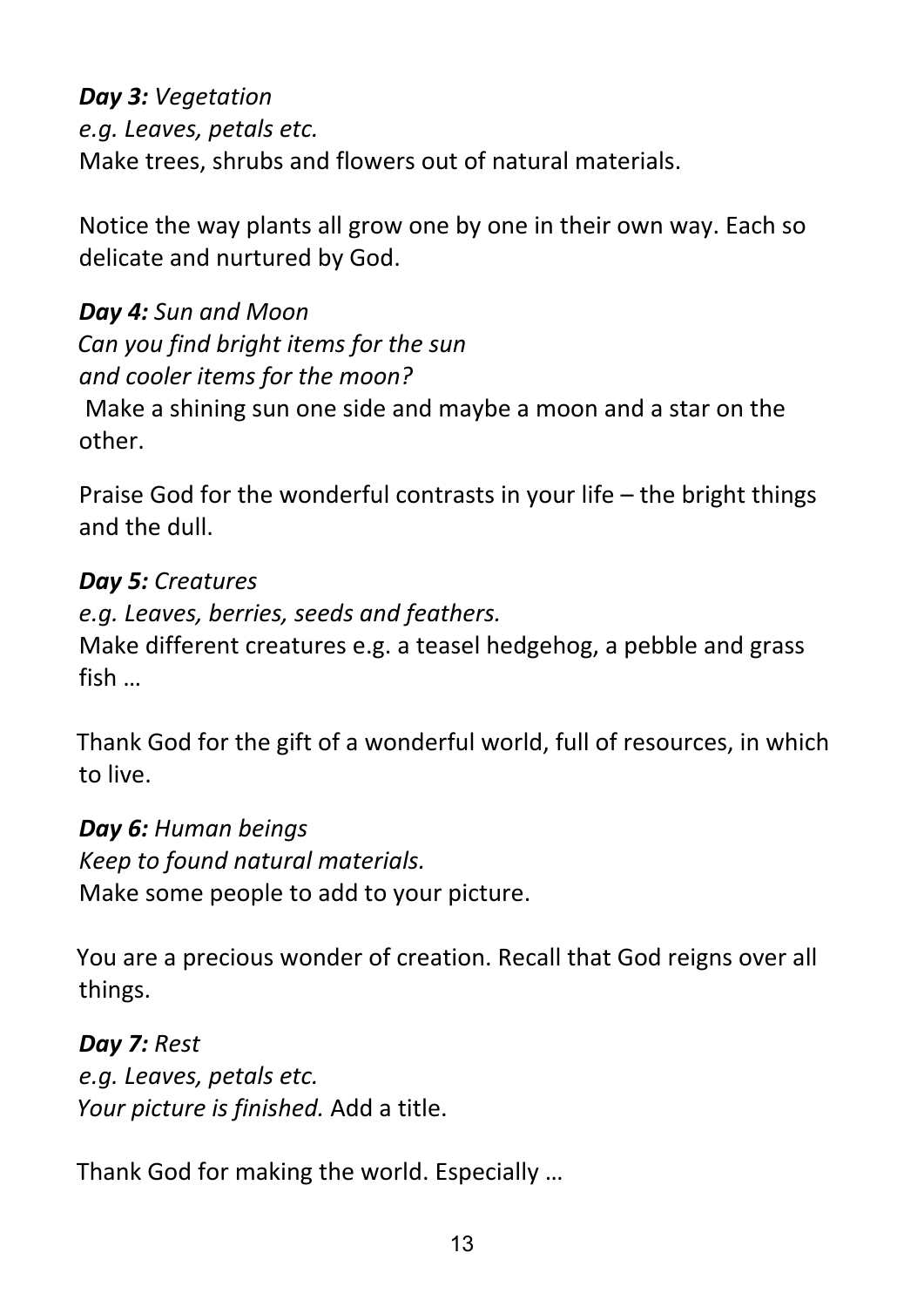# **CHRISTIAN MEDITATION**

#### **STILLNESS, MINDFULNESS, CONTEMPLATION**

Free & Open to All **Wednesday 1st June** 7.30pm to 8.30pm **The Rectory, Harleston** 

Contact Nigel Tuffnell- 01379 308905 rector@7churches.org.uk www.7churches.org.uk

#### **7churches Renefice Services**

**SEVEN** 



**Compline** 

St Leonard's, Billingford, Thursday 23rd June 6.30pm

### **Celebration Service**

St Andrew's, Scole, Sunday 26th June, 4.30pm

#### THE REGISTERS - 25TH APRIL 2022 TO 25TH MAY 2022

#### **Funerals and Interments**

13th May Marlene Denney, St Mary's, Redenhall Greta Huggins, St Andrew's, Scole 17th May Kathleen Elsey, St John's, Harleston 19th May Janet Taylor, St Mary's, Redenhall 25th May **Weddings** 30th April Catlin English & Ian Roper, St John's, Harleston

#### **PIFASE PRAY FOR**

Fran Pitt-Pladdy, Mel Veness, Philip Wood, Lyn Veness, Kathy Wood. If you have a loved one who is very ill and would like them to be on our prayer list then please get in touch with one of our ministers. (details on the back).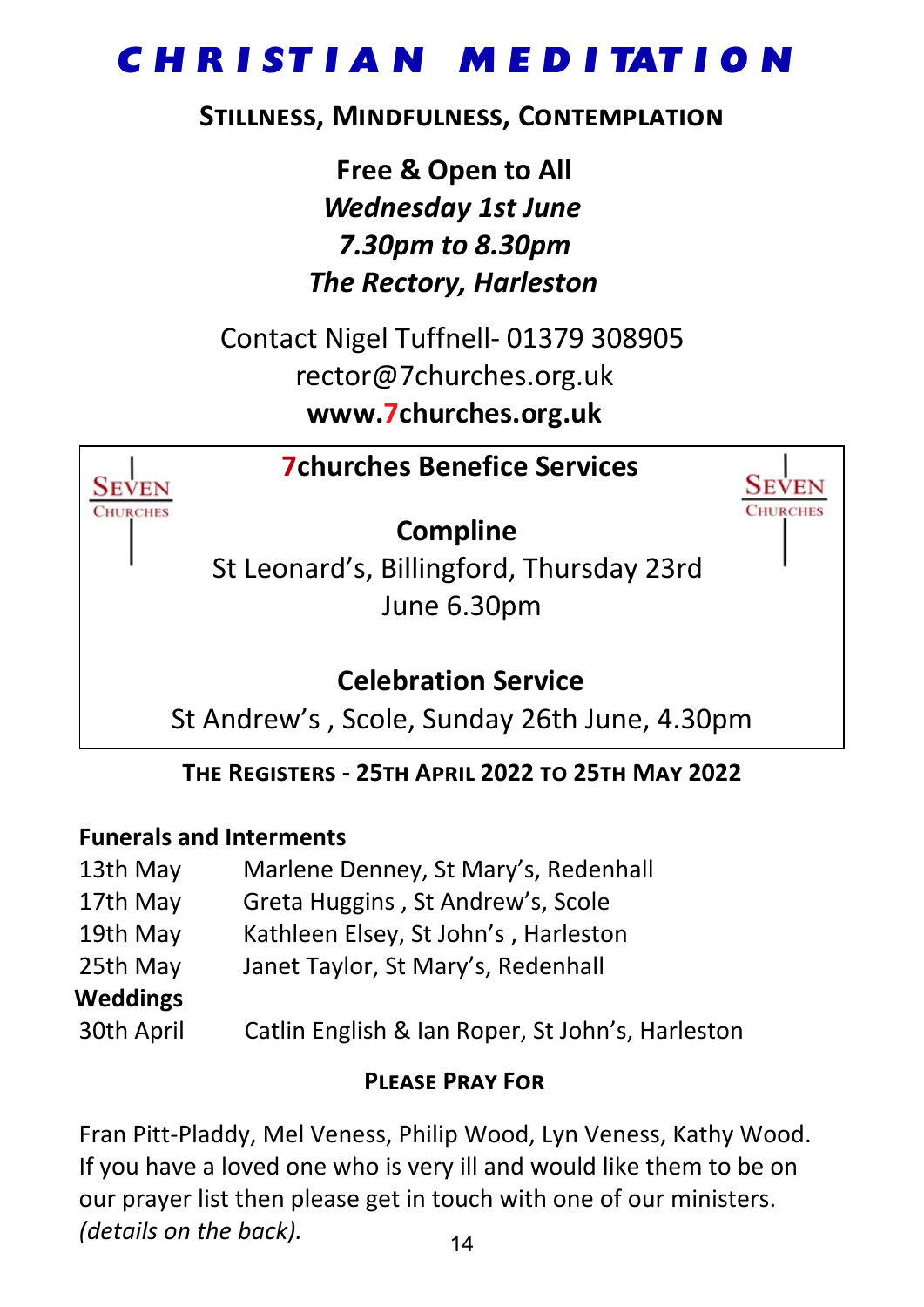#### **JUNE SUNDAY SERVICES AND READINGS**

| <b>Sunday</b>                   | 9.30am  | <b>Morning Prayer</b> | St Peter & St Paul, Brockdish |  |  |
|---------------------------------|---------|-----------------------|-------------------------------|--|--|
| 5th                             | 9.30am  | <b>Holy Communion</b> | St Leonard's, Billingford     |  |  |
| <b>Pentecost</b>                | 9.30am  | <b>Holy Communion</b> | St Mary's, Redenhall          |  |  |
| (Red)                           | 9.30am  | <b>Morning Prayer</b> | St Peter's, Needham           |  |  |
| <b>Queens</b>                   | 11.00am | Informal Worship      | St John's, Harleston          |  |  |
| Platinum                        | 11.00am | Informal Worship      | St Andrew's, Scole            |  |  |
| <b>Jubilee</b>                  |         |                       |                               |  |  |
|                                 |         |                       |                               |  |  |
| Acts 2.1-21/John 14.8-17[25-27] |         |                       |                               |  |  |
| <b>Sunday</b>                   | 9.30am  | <b>Morning Prayer</b> | St Peter & St Paul, Brockdish |  |  |
| 12th                            | 9.30am  | <b>Holy Communion</b> | All Saints, Thorpe Abbott     |  |  |
| <b>Trinity Sunday</b>           | 11.00am | <b>Holy Communion</b> | St John's, Harleston          |  |  |
| (Gold)                          | 11.00am | <b>Holy Communion</b> | St Andrew's, Scole            |  |  |
|                                 | 4.00pm  | <b>Evening Prayer</b> | St Peter's, Needham           |  |  |
|                                 |         |                       |                               |  |  |
| Romans 5.1-5/John 16.12-15      |         |                       |                               |  |  |
| <b>Sunday</b>                   | 10.30am | <b>Benefice Holy</b>  | St John's, Harleston          |  |  |
| <b>19тн</b>                     |         | Communion             |                               |  |  |
| Trinity 1                       |         |                       |                               |  |  |
| (White)                         |         |                       |                               |  |  |
| 150th                           |         |                       |                               |  |  |
| Anniversary of                  |         |                       |                               |  |  |
| St. John's                      |         |                       |                               |  |  |
|                                 |         |                       |                               |  |  |
|                                 |         |                       |                               |  |  |
| Luke1.57-66 & 80                |         |                       |                               |  |  |
| <b>SUNDAY</b>                   | 9.30am  | <b>Morning Prayer</b> | St Peter & St Paul, Brockdish |  |  |
| <b>26тн</b>                     | 9.30am  | <b>Morning Prayer</b> | St Mary's, Redenhall          |  |  |
| <b>Trinity 2</b>                | 11.00am | Holy communion        | St John's, Harleston          |  |  |
| (White)                         | 11.00am | <b>Holy Communion</b> | St Andrew's, Scole            |  |  |
| St.                             | 4.30pm  | Celebration service   | St Andrew's, Scole            |  |  |
| Peter/St.Peter                  |         |                       |                               |  |  |
| & St Paul                       |         |                       |                               |  |  |
|                                 |         |                       |                               |  |  |
| Matthew16.13-19                 |         |                       |                               |  |  |